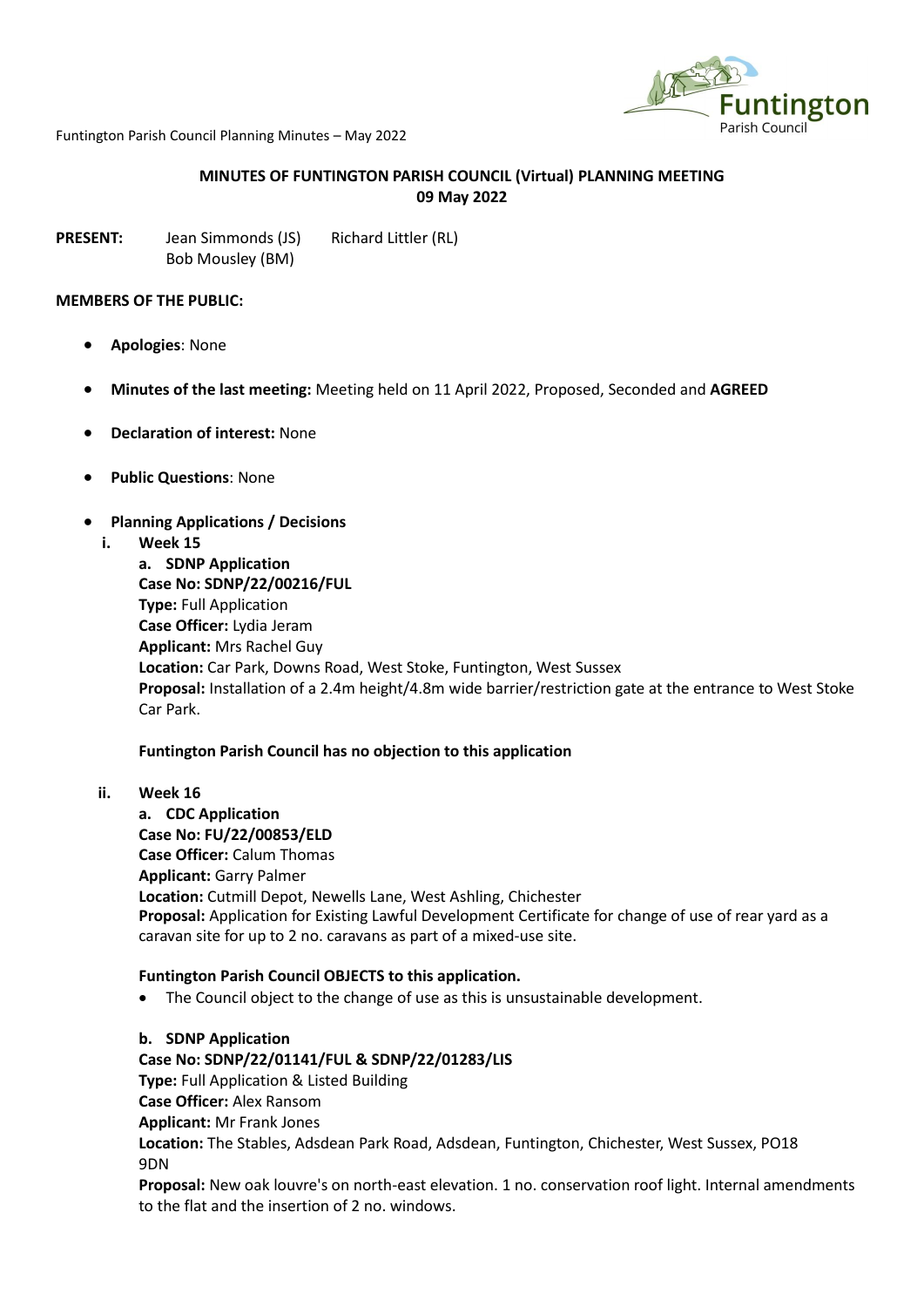

Funtington Parish Council Planning Minutes – May 2022 **Funtington Parish Council has no objection to this application**

> **c. SDNP Application Case No: SDNP/22/01154/TCA Type:** Tree in a Conservation Area **Case Officer:** Henry Whitby **Applicant:** Ms Lynn Finnigan **Location:** The Vicarage, Church Lane, Funtington, Chichester, West Sussex, PO18 9LH **Proposal:** Notification of intention to crown thin by 20% on 1 no. Pine tree (T1).

### **Funtington Parish Council has no objection to this application**

**d. SDNP Decision Case No: SDNP/22/00670/FUL Case Officer:** Derek Price **Applicant:** Mr P Watson **Location:** Bermuda, Southbrook Road, West Ashling, West Sussex, PO18 8DN **Proposal:** Retrospective change use of land to garden ancillary to the existing residential caravan and erection of a detached utility building ancillary to the residential caravan. **Decision: REFUSED**

### **iii. Week 17**

**a. CDC Application Case No: FU/22/00787/FUL Case Officer:** Louise Brace **Applicant:** Mr Peter Davies **Location:** Land Adjacent To Greenlands House (Now Known As Brook Lodge), Southbrook Road West Ashling Chichester **Proposal:** Proposed detached double garage including secure bike and garden equipment stores.

### **Funtington Parish Council OBJECTS to the height and the scale of this application.**

• The Council does not in principle object to the proposal of a double garage but not at the height submitted for this application.

### **b. CDC Decision**

**Case No:** FU/22/00459/DOM **Applicant:** Dr Ian Wightman **Location:** Jolyon, Salthill Road, Funtington, West Sussex, PO19 3PY **Proposal:** Erection of double garage, home office and boundary fence. **Decision: PERMIT**

### **c. SDNP Application**

**Case No:** SDNP/22/01812/TCA **Type:** Tree in a Conservation Area **Case Officer:** Henry Whitby **Applicant:** Mrs Fiona Lunch **Location:** Martins, B2178 Southbrook Road to Moutheys Lane, East Ashling, Chichester, West Sussex, PO18 9AX **Proposal:** Notification of intention to crown reduce back to previous pruning points (reducing height down to 9m and reduce spread to 6m) on 1 no. Tulip tree (T1).

### **Funtington Parish Council has no objection to this application**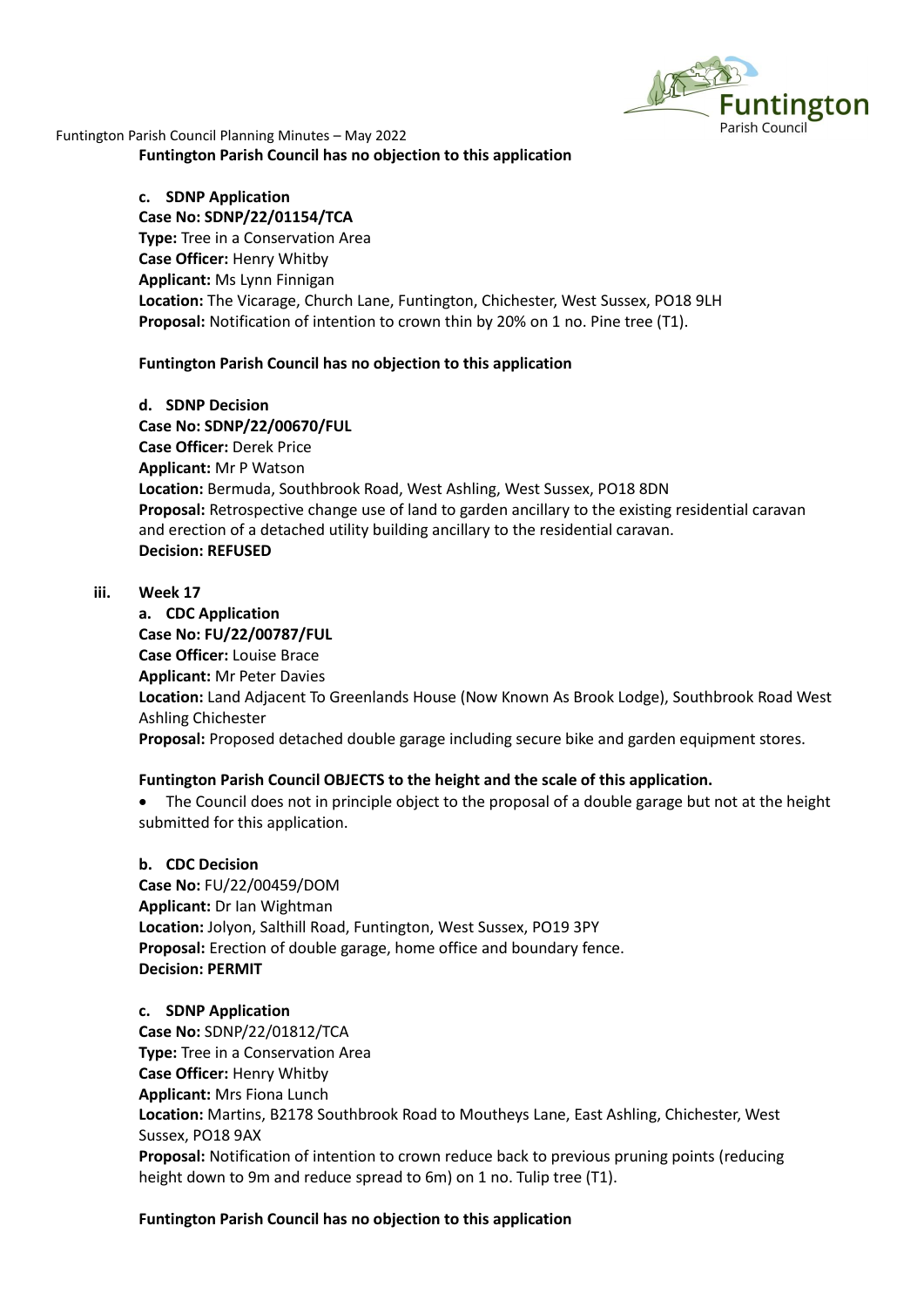

Funtington Parish Council Planning Minutes – May 2022

**d. SDNP Application Case No:** SDNP/22/01876/CND **Type:** Removal or Variation of a Condition **Case Officer:** Derek Price **Applicant:** Mr & Mrs A Wickens **Location:** The Coach House, Southbrook Road, West Ashling, West Sussex, PO18 8DN **Proposal:** Replacement dwelling, garage, swimming pool and pool house. (Variation of condition 2 of permission SDNP/21/04371/FUL - to include 2 no. rear dormer windows, increase size of pool house, additional parking bay).

# **Funtington Parish Council has no objection to this application**

### **e. SDNP Decision**

**Case No:** SDNP/22/00772/TCA **Case Officer:** Henry Whitby **Applicant:** Mr Rupert Maxwell-Brown **Location:** Richmond House, 1 Dukes Meadow, Funtington, Chichester, West Sussex, PO18 9LU **Proposal:** Notification of intention to fell 1 no. Cherry tree (T3). **Decision: Raise No Objection**

## **f. SDNP Decision**

**Case No:** SDNP/22/00337/HOUS **Case Officer:** Lauren Cripps **Applicant:** Mrs Frankie Kingman **Location:** Ivy Cottage, Common Road, Funtington, PO18 9LG **Proposal:** Replacement 4 no. windows from single glazed wooden windows to double glazed upvc windows on front elevation. **Decision: APPROVED**

### **iv. Week 18**

**a. SDNP Decision Case No:** SDNP/21/03873/HOUS **Case Officer:** Lauren Cripps **Applicant:** Mr John Heaver **Location:** West Stoke Farm House, Downs Road, West Stoke, Funtington, PO18 9BQ **Proposal:** Various internal and external alterations to existing house and outbuildings, including increasing the depth of 2 no. light wells, removal of 1 no. chimney and removal of 1 no. existing dormer. 2 no. ground floor side extensions, 1 no. proposed dormer, 1 no. proposed porch, alterations to fenestration and replacement windows. **Decision: APPROVED**

### **b. SDNP Decision**

**Case No:** SDNP/21/06453/HOUS **Case Officer:** Lauren Cripps **Applicant:** Mr Frank Grimm **Location:** Daffodil Cottage, Mill Road, West Ashling, PO18 8EA **Proposal:** 1 no. dormer with window to the rear elevation. **Decision: APPROVED**

- **Enforcements**
- Date of Next Meeting 6.00pm Monday 06 June 2022